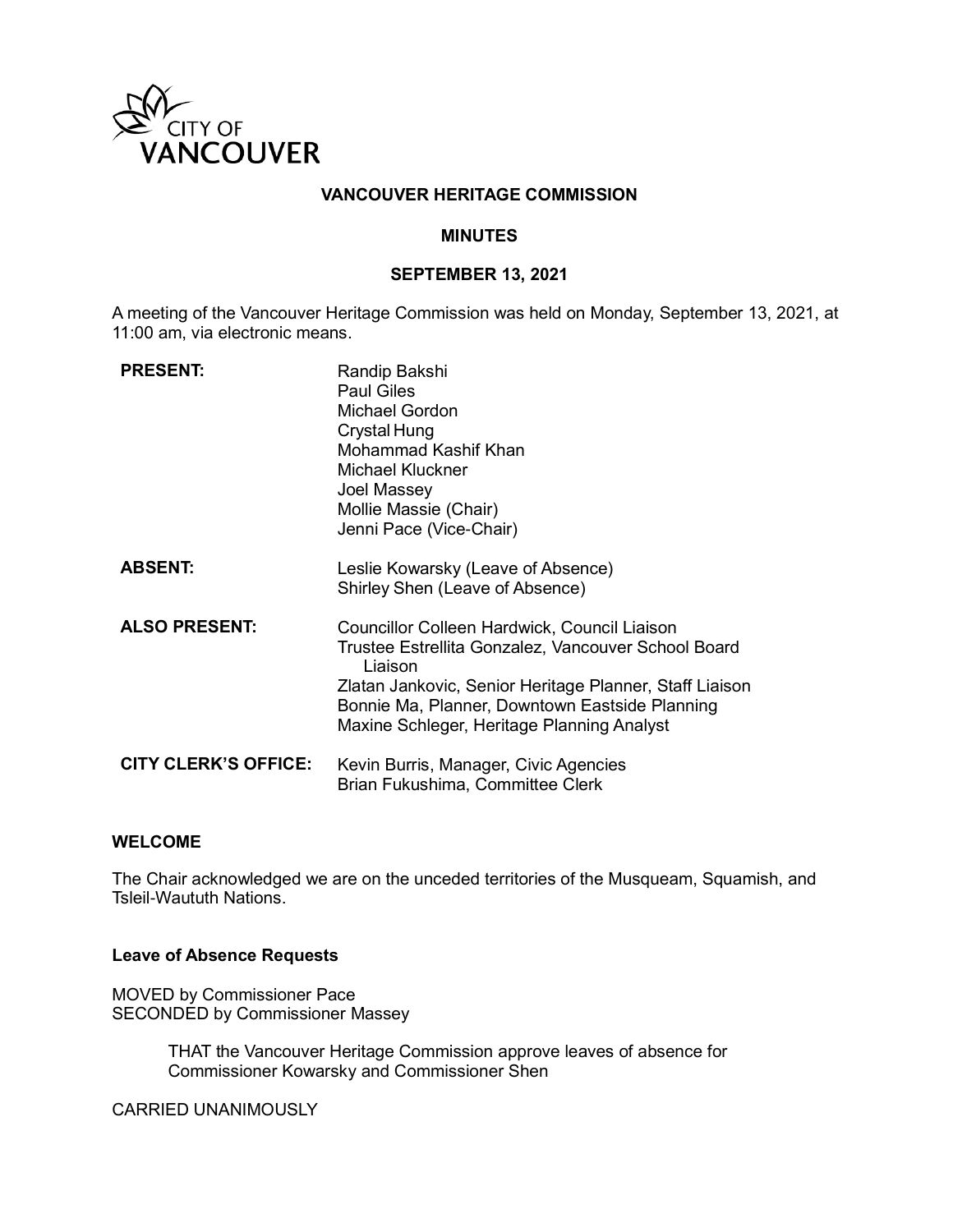# **Approval of Minutes**

MOVED by Commissioner Gordon SECONDED by Commissioner Hung

> THAT the Vancouver Heritage Commission approve the Minutes from the meeting of Monday, June 21, 2021, as circulated.

CARRIED UNANIMOUSLY

## **1. Introduction to Heritage Education & Awareness Programs**

Maxine Schleger, Heritage Planning Analyst gave a presentation outlining two awareness programs relating to interpretive plaques and the heritage awards, which was last held in 2019 and will be held again in 2022.

#### **2. Statement of Significance and Vancouver Heritage Register Subcommittee Report**

Maxine Schleger reported on the June and July Subcommittee meetings.

MOVED by Commissioner Gordon SECONDED by Commissioner Pace

> THAT the Commission support adding 365 Railway Street to the Vancouver Heritage Register as a C-Listing and that the VHR Evaluation be referred back to Staff to complete the necessary revisions;

FURTHER THAT the Commission support adding 6237 Adera Street to the Vancouver Heritage Register as a B-listing and that the VHR Evaluation be referred back to Staff to complete the necessary revisions; and

FURTHER THAT the Commission request that the Statements of Significance for

- 365 Railway Street Fleck Brothers Warehouse
- 6237 Adera Street CS Arnold Residence
- 900 West Georgia Street Hotel Vancouver

be referred back to the consultants for revisions.

CARRIED UNANIMOUSLY

MOVED by Commissioner Gordon SECONDED by Commissioner Giles

> THAT the Commission support the designation of the exterior and structure of 6237 Adera Street, CS Arnold Residence as protected heritage property.

CARRIED UNANIMOUSLY